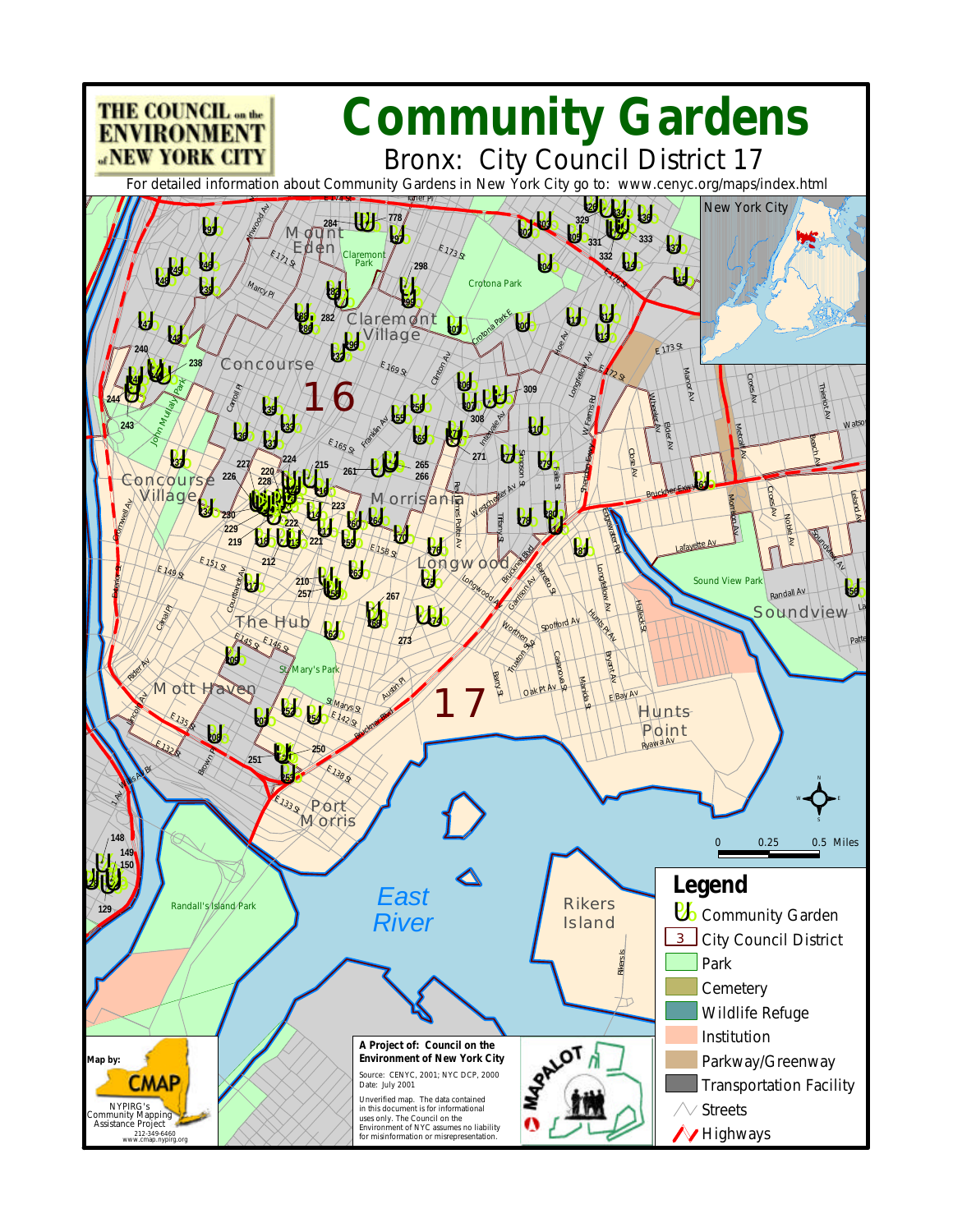

For detailed information about Community Gardens in New York City go to: www.cenyc.org/maps/index.html

THE COUNCIL on the

**ENVIRONMENT «NEW YORK CITY** 

## Bronx: City Council District 17

| <b>ID</b> GARDEN NAME                          | <b>ADDRESS</b>                                |
|------------------------------------------------|-----------------------------------------------|
| 210 South Bronx High School                    | 701 St. Ann's Avenue                          |
| 211 Centro Cultural Rincon Criollo             | 499 East 158th Street                         |
| 212 New Leaf/Argus Comm. Inc.                  | 401 E. 156th Street                           |
| 213 Vogue Community                            | 431 E. 156th Street                           |
| 214 Edith Garden/830 Elton Tnts. Assoc.        | 836 Elton Avenue                              |
| 216 Alvarez Community Group Garden             | N/S E. 162nd Street                           |
| 217 Neighborhood Advisory Committee            | 360-362 E. 151st Street                       |
| 218 Dalia Group                                | 724 Courtlandt Avenue                         |
| 219 Courtlandt Avenue Association              | 364-366 E. 158th St.                          |
| 220 Homeowner's & Tenants Community            | 370 E. 160th Street                           |
| 221 Rainbow Block Assoc.                       | 379 E. 159th Street                           |
| 222 Unity Association                          | 361 East 159th Street                         |
| 223 Melrose Garden                             | 383 E. 160th Street                           |
| 224 Melrose Green House                        | 902-904 Courtlandt Ave/364,378 E. 162 St      |
| 225 Little Green Garden                        | 377-81 E. 161st Street                        |
| 226 Latinos Unidos                             | 3104-06 Park Ave./301-303 E. 158th St.        |
| 227 Aguada Garden                              | 3020 Park Avenue                              |
| 228 Sunshine Garden Association                | 314-326 E. 159th St./815 Courtlandt Ave.      |
| 229 "811" Family and Friends Assoc.            | 809 Courtlandt Avenue                         |
| 230 Family Group Garden                        | 317 E. 158th Street                           |
| 234 P.S. 156                                   | 750 Concourse Village West                    |
| 237 Hope of Israel                             | 840 Gerard Avenue                             |
| 243 Woodycrest Community Garden                | 94 Woodycrest Avenue                          |
| 250 Sunflower Garden                           | 639 E. 137th Street                           |
| 251 United We Stand Gardens                    | 627, 631, 635 E. 137th Street                 |
| 252 Crimins Group Assoc.                       | 587-591 E. 141st Street / 1012 Crimins Avenue |
| 254 P.S. 65 Garden Club                        | 677 East 141st Street                         |
| 257 St. Ann's Block Assoc.                     | 666-68 St. Ann's Avenue                       |
| 258 Eagle Gardens                              | 653 Eagle Avenue                              |
| 259 Batey Borincano                            | 811, 813, 815 Eagle Avenue                    |
| 260 Eagle Avenue Grp. (Palmas del Caribe)      | 869 Eagle Avenue                              |
| 262 Cauldwell Youth Garden                     | 551 Cauldwell Avenue                          |
| 263 Salinas Garden                             | 688 Cauldwell Avenue                          |
| 267 Jardin Criollo                             | 750-760 E. 152nd Street                       |
| 268 Isla Verde Garden                          | 625 Wales Avenue                              |
| 270 Pentecostal Church of God                  | 764-766 E. 161st Street                       |
| 271 Apple Tree Garden                          | N/E/C Union Ave./1164-66 Union Ave.           |
| 273 Demera Santiago Garden                     | 941-943 Avenue St. John                       |
| 274 Rainey Garden 52 People for Progress, Inc. | 685 Beck Street                               |

Continued on Next Page